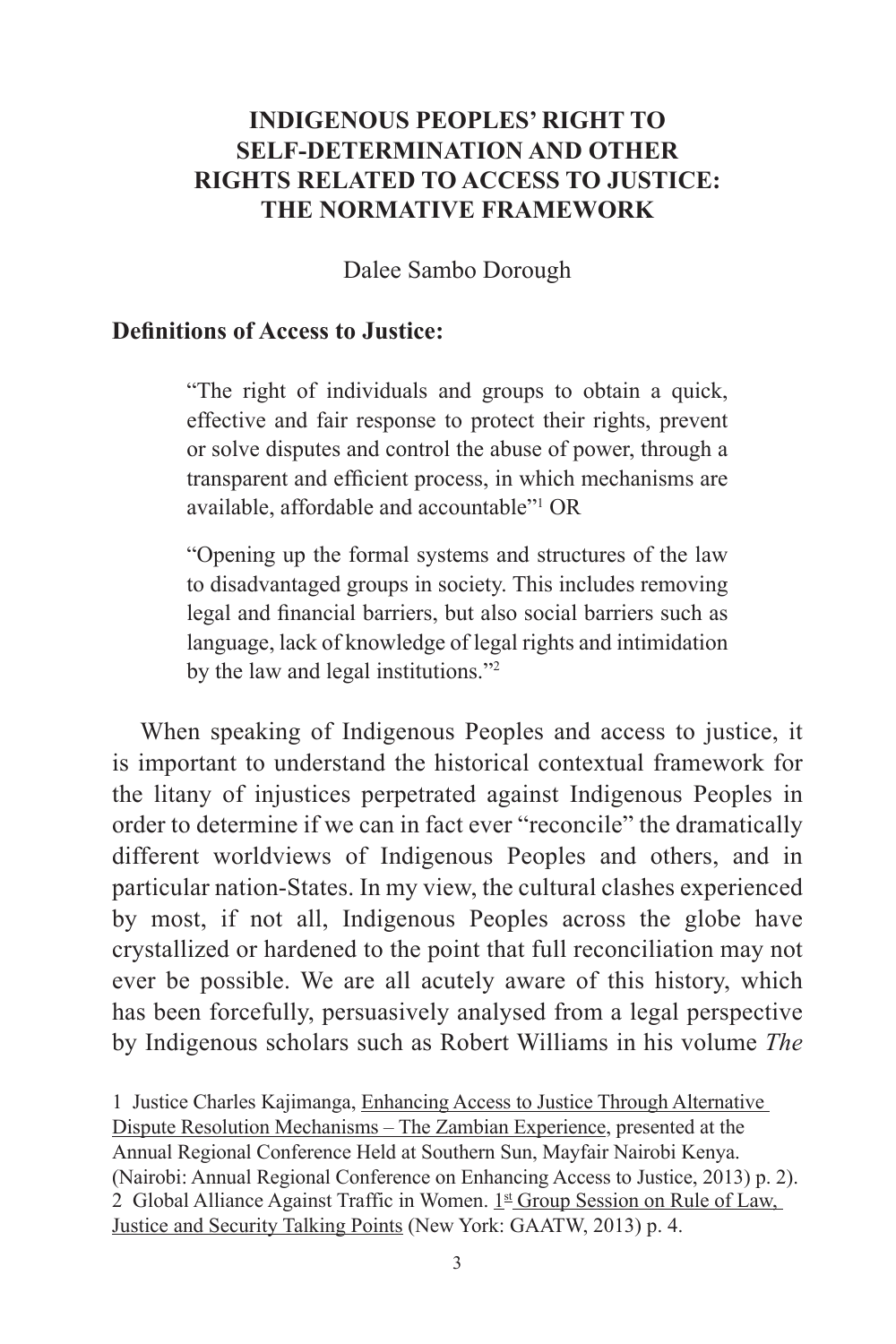*American Indian in Western Legal Thought3* and his more recent volume entitled *Savage Anxieties*. 4

For now, one or two examples are worth recalling in order to illustrate my point. Indigenous Peoples are no strangers to the age old ploy of denying status in order to deny rights. This was a matter of concern to Bartolome de las Casas and others in the early debates triggered by the so-called "discovery" of lands already inhabited by Indigenous Peoples. Such a ploy is effectively illustrated in the *Edwards* v *Canada* case (or referred to as the Persons case) in 1930 wherein women were being denied the status as "persons" in order to be denied eligibility to be appointed to the Senate.<sup>5</sup> Indigenous Peoples experienced the same ploy in relation to the right to self-determination throughout the United Nations Declaration on the Rights of Indigenous Peoples (the Declaration) negotiations with the attempt by States to deny us status as peoples in order to deny this primordial right.

Specifically related to the topic of access to justice, in 1927 the Indian Act (originally adopted in 1876 in Canada) was explicitly amended to make it illegal for First Nations to raise money or retain a lawyer to advance land claims, thereby blocking effective political or court action. This is but one example of the overt and nefarious means to block "access to justice" instituted by a government specifically against Indigenous Peoples. Blatant discrimination is at the heart of such actions and ultimately it is the truth about such discriminatory acts that must be told, especially to the younger generations in order for us to effect change in the long run.

I have been asked to provide an overview of the normative framework needed to begin to right the wrongs concerning access to justice, including truth and reconciliation. The normative framework necessary has been established by the Declaration—the most comprehensive international human rights instrument specifically concerning Indigenous Peoples. And, in this regard, the Declaration articles must be read as a

<sup>3</sup> Robert Williams, The American Indian in Western Legal Thought: the

Discourses of Conquest, (New York: Oxford University Press, 1991).

<sup>4</sup> Robert Williams, Savage Anxieties: The Invention of Western Civilization, (New York: Palgrave Macmillan, 2012).

<sup>5</sup> Edwards v. Canada (Attorney General), [1930] A.C 124, 1929 UKPC, Appeal No. 121.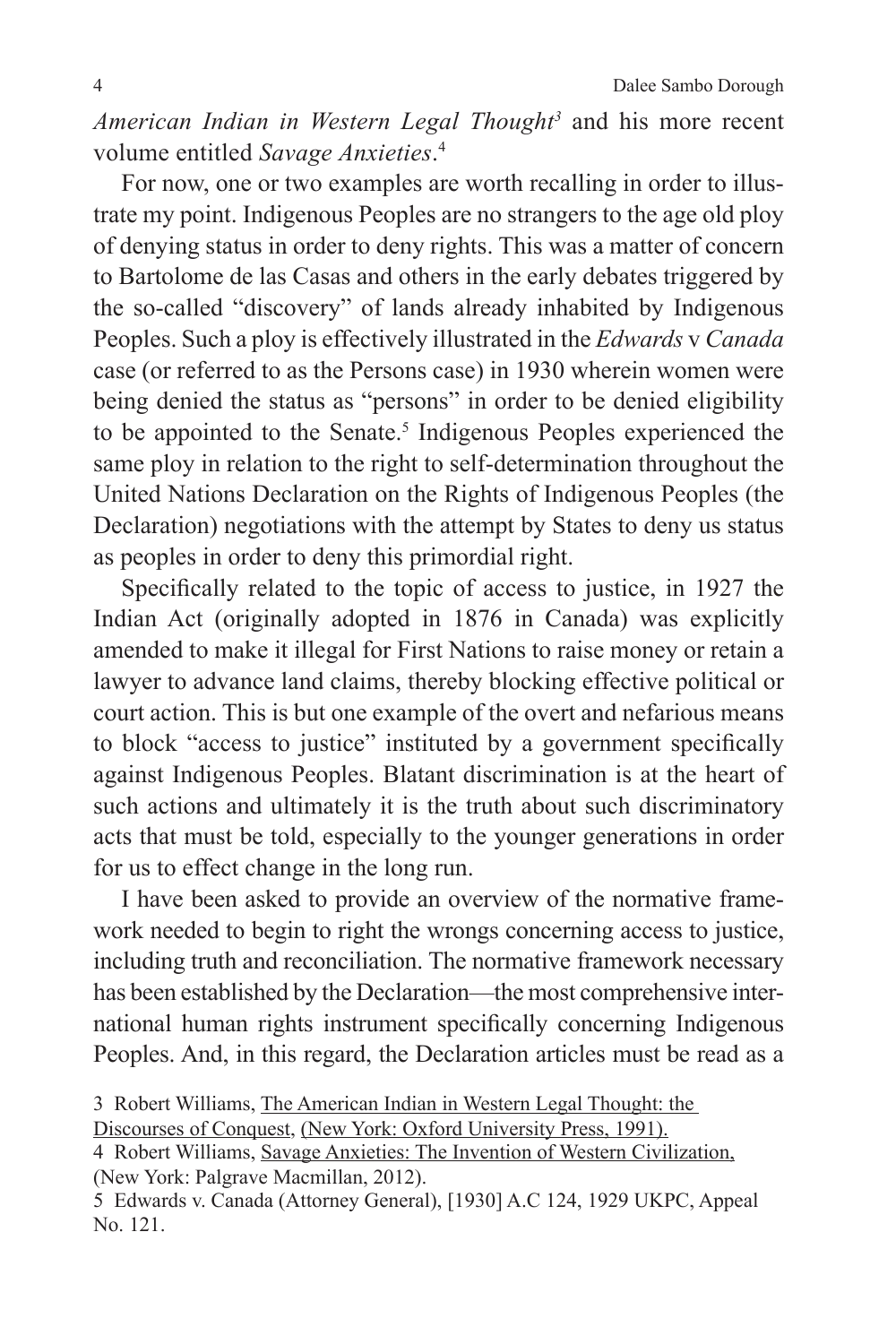whole and in context. Like all other human rights, these minimum standards are inter-related, inter-dependent, indivisible, and inter-connected.

I would like to emphasize the right of self-determination and a number of articles relevant to the collective rights of Indigenous Peoples, then conclude with a few comments on developments in Alaska, as a hopeful example of improving access to justice through Indigenous self-determination and "partnership" or cooperation with others.

### **The right to self-determination**

For Indigenous Peoples, the starting point for access to justice at every level is directly related to, dependent upon, and connected to the right to self-determination. Internally, Indigenous Nations, communities, and Peoples have relied upon their respective values, customs, practices, and institutions to ensure justice for their members. Like social contract theory, survival of Indigenous Nations, Peoples and communities required "an implicit agreement among the members of a society to cooperate."6 There were not only basic rules and protocol within Indigenous societies but also responsibilities, freedoms, status, and "rights" afforded to each member, sometimes in the form of tasks, privileges, and office. And, this collective expression and the dynamics of internal self-determination offered many forms of tangible and intangible security of person and cultural identity.<sup>7</sup> Individual security, identity, dignity, and self-worth are intimately tied to the collective dimension of an Indigenous Peoples' right to self-determination. When Indigenous Peoples' right to self-determination is denied, the repercussions are felt by its individual members and overall Indigenous communities are destroyed or become vulnerable to destruction.<sup>8</sup>

6 Oxford Dictionary, definition for "Social Contract" (New York: Oxford University Press, 2012).

7 Dalee Sambo, "Sustainable Security: An Inuit Perspective," in J. Kakonen, ed., Politics and Sustainable Growth in the Arctic, (Hants, England: Dartmouth Publishing Company, 1993), pp. 51–62.

8 Davis Inlet: Innu Community in Crisis, 1992 at http://www.cbc.ca/archives/ categories/society/poverty/davis-inlet-innu-community-in-crisis/a-heartwrenching-cry-for-help.html documentary wherein two medical doctors stationed at the small, inadequate health clinic made the linkage between denial of right to self-determination and "huffing,", alcohol abuse, and shocking suicide statistics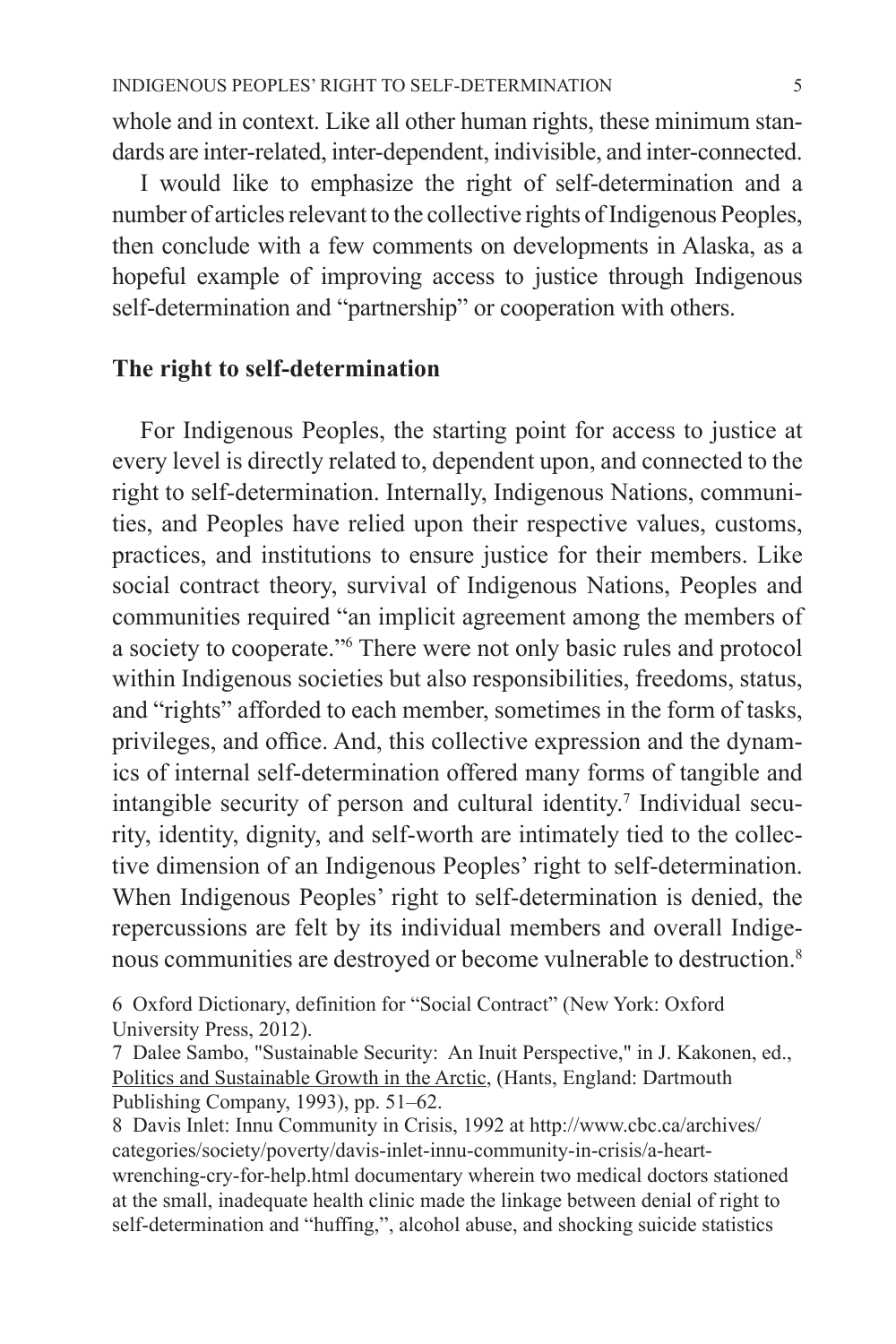It is by no means an academic phenomenon or exercise that has compelled international legal scholars and publicists to affirm that the right of self-determination is regarded as a pre-requisite to the exercise and enjoyment of all other human rights. For Indigenous Peoples around the world, it has taken on various forms. Indeed, when nation-State members of the United Nations (the UN) were searching for "certainty" in relation to self-determination, in 1994, then Chairperson for Aboriginal and Torres Strait Islander Commission stated:

> "Self-determination for the member states of the UN has taken many forms. The same will happen, I believe, in the evolution of self-determination for indigenous peoples. There is not a single future to which we must conform, there are multiple futures. And multiple futures within the same environment "<sup>9</sup>

Therefore, the ongoing or future exercise of this collective right must be defined by the "self" in self-determination. And, the intellectual and political space needed to define the contours of the exercise of this right must be afforded and guaranteed to the Indigenous Peoples concerned. And, how each tribe, nation or Peoples choose to represent themselves and their interests outside of their communities, including at the international level, and with all others external to their communities, should not be stifled in any way, shape or form. The false dichotomy of internal and external self-determination cannot and should not be tolerated. This includes the efforts of Indigenous Peoples to gain access to justice collectively when collective rights have been violated or denied. Processes, mechanisms, and means will undoubtedly have to be flexible enough or specifically adjusted to accommodate Indigenous political developments and political enterprises where they have not yet taken place and further enhancements will have to be made where they have already occurred. For example, in those regions and territories where Indigenous Peoples are not even recognized on the basis of their status as Indigenous Peoples, ways and means for respecting and recognizing their distinct

amongst the Innu of Davis Inlet.

<sup>9</sup> United Nations Working Group on Indigenous Populations, Statement by the Aboriginal and Torres Strait Islander Commission, UNWGIP, 12<sup>th</sup> Sess., (1994).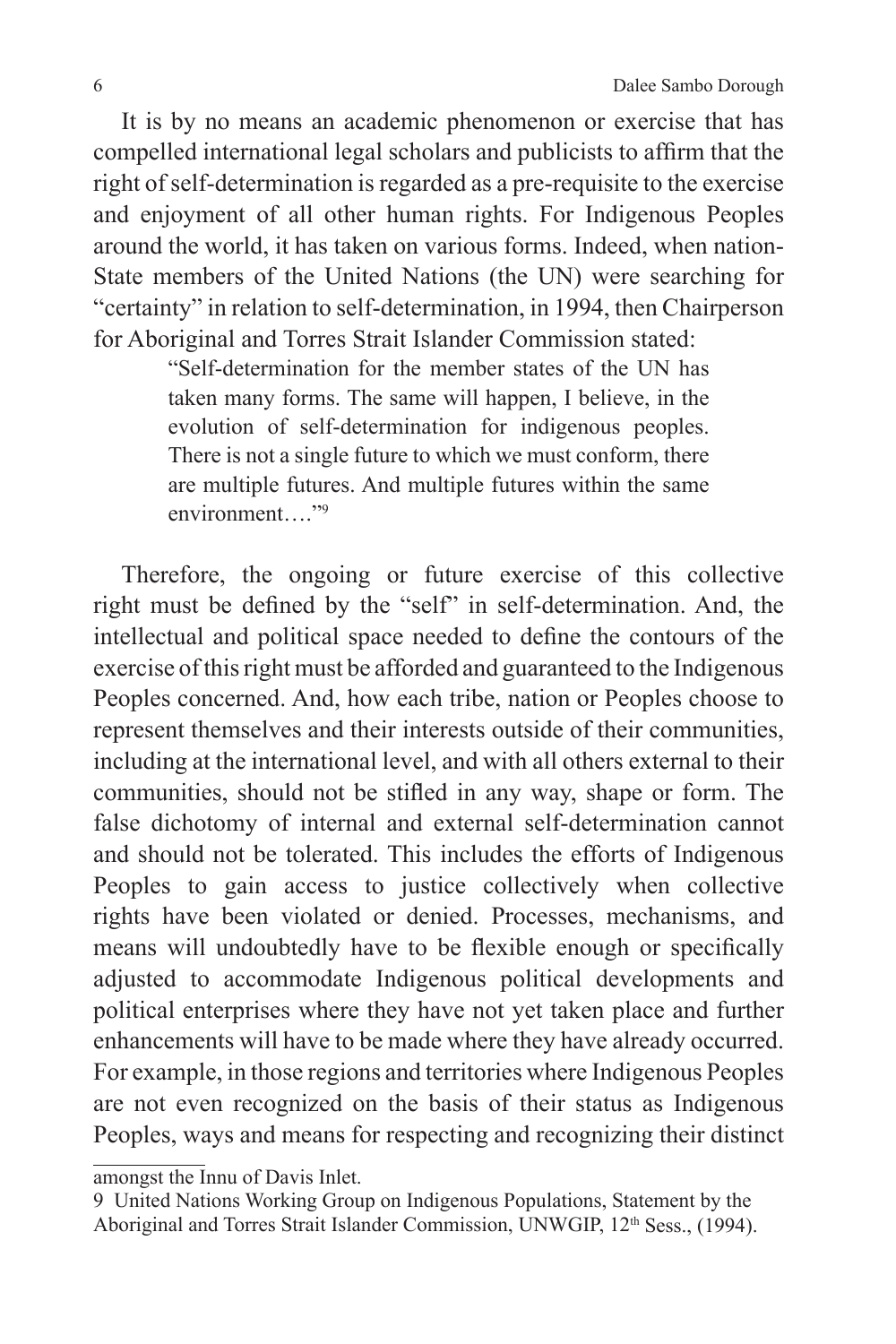legal and political status and human rights must be identified. In other regions, such as Nunavut in the Canadian Arctic, where the Inuit have been recognized and their rights to self-government as well as lands, territories, and resources have been affirmed, surprisingly because of government led abrogation of constitutionally protected rights, there remains a need for adjustment to ensure genuine access to justice in relation to the full realization of the Inuit right to self-determination.

## **Genocide and access to justice**

Directly related to the realized or potential for destruction of Indigenous communities and the collective dimension of their rights is the matter of genocide and cultural genocide. The 1948 Genocide Convention is significant due to its explicit reference to the right of *groups* to physical existence.10 As is known, the definition or origin of genocide can be traced to Raphael Lemkin, a jurist recognized as coining the term.11 Lemkin defined genocide as "the criminal intent to destroy or to cripple permanently a human group. The acts are directed against groups, as such, and individuals are selected for destruction only because they belong to these groups."

Moral outrage expressed by individuals and governments is critical to the identification, punishment and more importantly, the prevention of such acts. However, when genocide occurs against Indigenous Peoples, many States behave as though it never happened. And, no fair inquiry is allowed. This distorts any rights discourse, leaving Indigenous individuals and/or communities without any opportunity to try or charge governments as perpetrators of the crime of genocide. There is no opportunity to even pose the question of who committed such a crime let alone discuss damages or other measures of recourse.

Indigenous Peoples must take the view that no comparison should take place and that each case of genocide should be understood within their own historical, political, cultural and social context. Without pressing such claims and identifying the historical facts, as well as

<sup>10</sup> Convention on the Prevention and Punishment of the Crime of Genocide, 9 December 1948, GA Resolution 260 (3).

<sup>11</sup> G. J Andreopoulos, Genocide: Conceptual and Historical Dimensions, (Philadelphia: University of Pennsylvania Press, 1994) p. 1.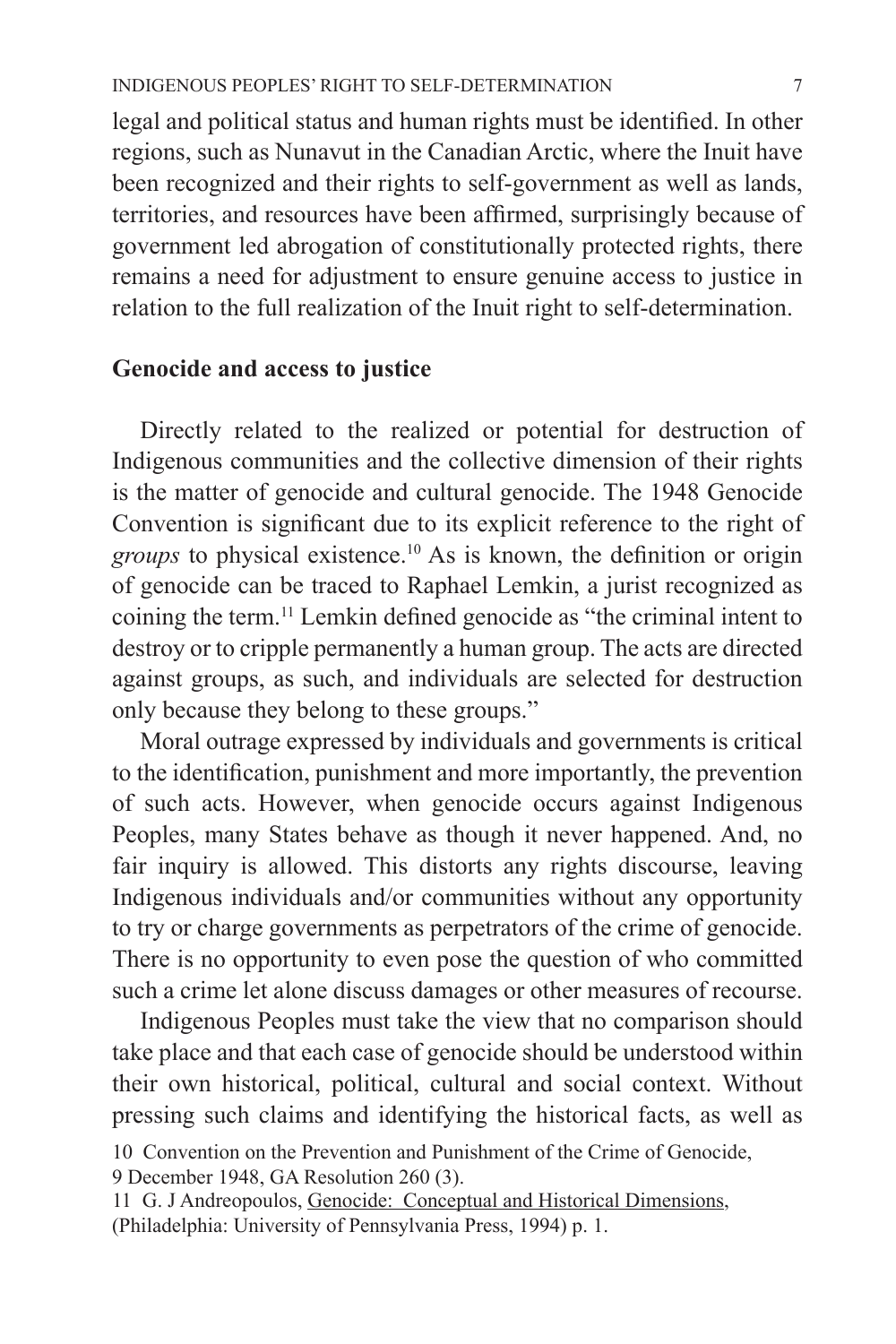assessing the blame and responsibility, no solutions will ever be found. Presently, States have the upper hand by controlling the definition of genocide and the interpretation of the provisions of the Genocide Convention. Such cushioning by the UN and the international community only results in measures to further safeguard States: genocide did not take place, there is no entitlement, no legal recourse, no responsibility and therefore, no human rights responsibilities. This is an example of an area where serious, substantive adjustments need to be made.

During the 2002 session of the UN Commission on Human Rights Working Group on the Draft Declaration on the Rights of Indigenous Peoples, article 7 concerning "cultural genocide" or "ethnocide" was under consideration and few Indigenous representatives were prepared to deal with State efforts to eliminate any reference to these important provisions and to significantly alter its elements. Despite the final outcome, articles 7 and 8 of the Declaration concerning security, genocide, and essentially cultural genocide remain of particular importance to Indigenous Peoples in the context of access to justice, including truth and reconciliation. The specific provision that "States shall provide effective mechanisms for prevention of, and redress for" a range of actions damaging to the cultural integrity of Indigenous Peoples must be underscored.

Another area that has caused extraordinary destruction of Indigenous communities by virtue of denying the collective dimension of their rights are the matters related to lands, territories, and resources, which ultimately has the probability of leading to cultural genocide. In this way, the basic survival of Indigenous Peoples becomes a matter of access to justice. Though many are of the view that such actions are history and that the long list of atrocious, genocidal acts no longer occur, the truth is they are ongoing and I firmly believe, they are intensifying through aggressive extractive industry,<sup>12</sup> hydroelectric projects,<sup>13</sup> land dispossession in the name of world heritage sites,

13 Lucy Jordan, Belo Monte Dam, The Rio Times, 7 May 2013, http://riotimesonline.com/brazil-news/front-page/brazil-indians-occupy-belomonte-dam-site/#.

<sup>12</sup> Proposed uranium mining in Greenland.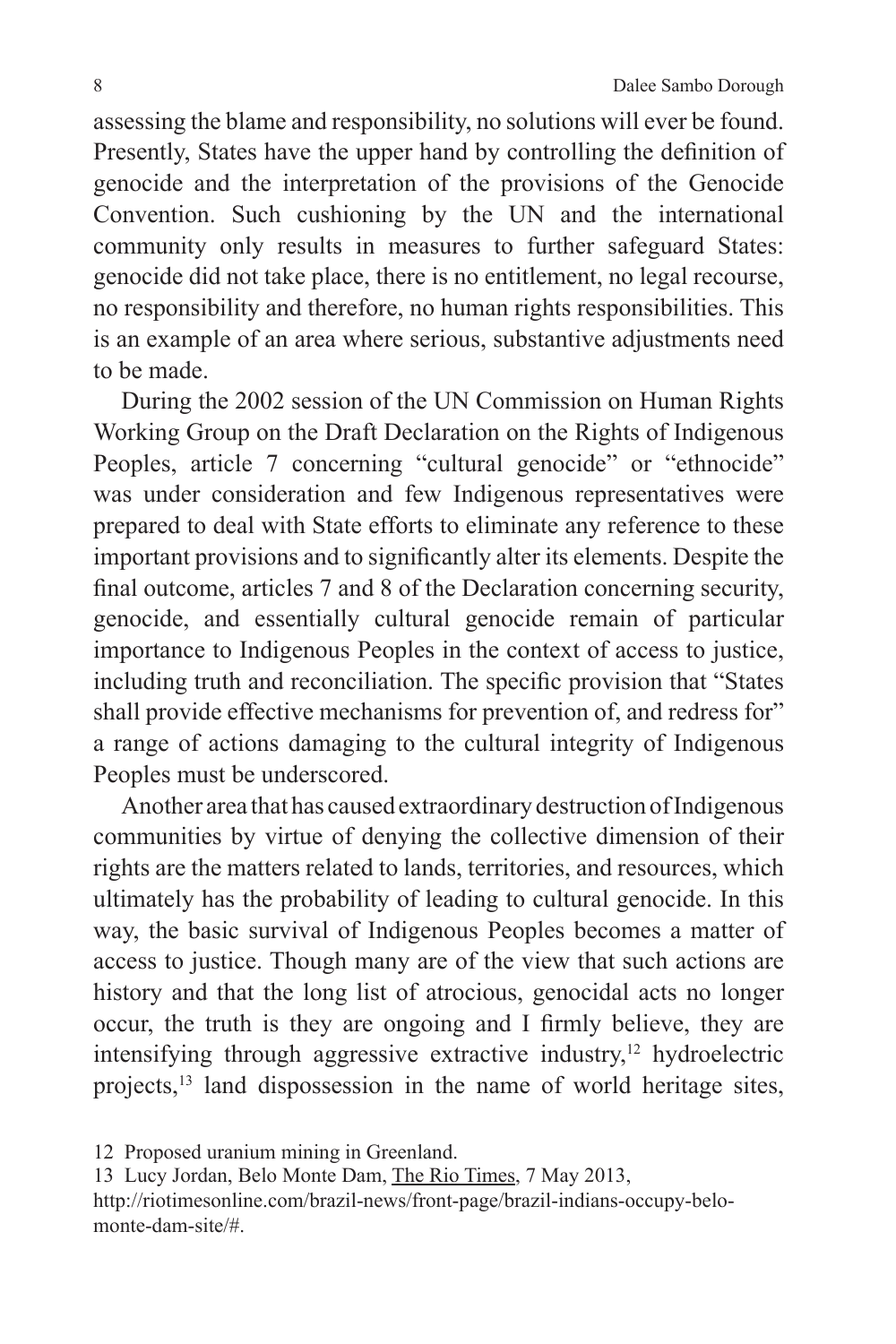national and trans-frontier parks, and conservation areas<sup>14</sup> and adverse impacts of climate change, to name but a few.

Increasingly, Indigenous Peoples across the globe are under extraordinary pressure from all quarters. Often, there is not even baseline recognition of Indigenous land and territorial rights, thereby paving the way for Indigenous communities to be bulldozed by State and industry development schemes. In other instances, minimum recognition is afforded but trampled. Further, where Indigenous land and territorial rights have been affirmed, the systems of justice are systematically stacked against Indigenous Peoples. In the face of such forces, how will Indigenous communities gain any access to justice in order to safeguard against cultural destruction and cultural genocide?

In this regard, article 10 enunciates a prohibition against forcibly removing Indigenous Peoples from their lands or territories and that no relocation shall take place without their free, prior and informed consent and after agreement on just and fair compensation, and where possible, an option of return. The wording of article 10 essentially creates a pathway to justice or access to justice. Access is the procedural dimension, and justice is to receive fair and just remedy for the violation of rights. The lands, territories, and resource provisions reflected in articles 25, 26, 27, 28, and 29 are also important to underscore for Indigenous Peoples and their quest for fair, meaningful, and effective hearing of their claims in order to receive fair and just remedy for the violations of these crucial collective human rights.

The days of measures such as the Indian Claims Commission in the United States should effectively be over. The land rights provisions of the Declaration and in particular, articles 27 and 28 place an onus upon States to keep themselves in check with regard to Indigenous land rights as well as to substantively address the legal recognition and protection of Indigenous Peoples' rights to their homelands, including specific measures for access to justice where they have been deprived of such collective rights. Any and all such processes for recognition of land rights or "redress"—or essentially to obtain justice

14 See general discussion about this dynamic on the continent of Africa at: http:// www.culturalsurvival.org/publications/cultural-survival-quarterly/south-africa/ transfrontier-parks-south-africa.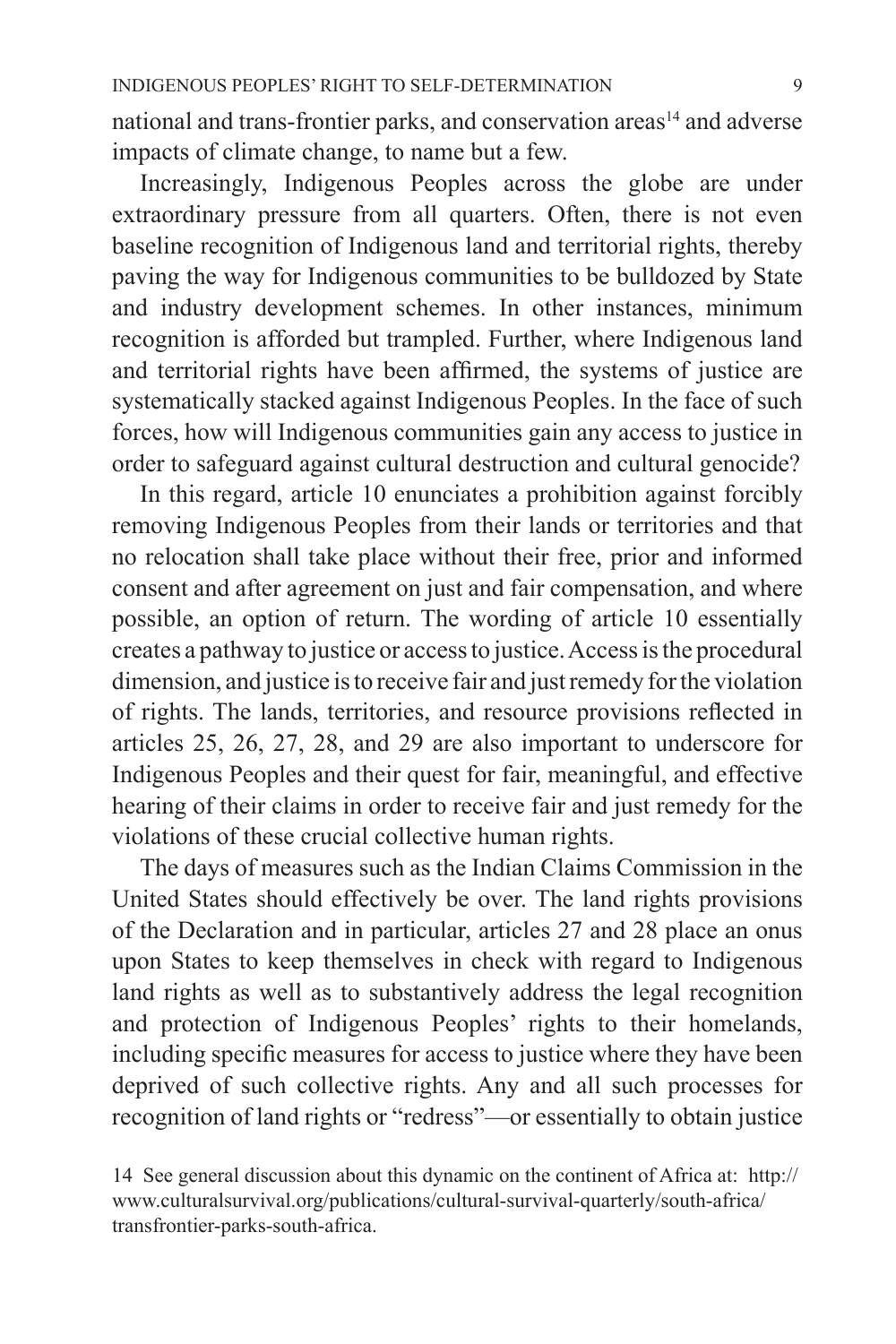with regard to the violation of these collective rights—must involve Indigenous Peoples directly, as included in the explicit language of these articles as well as expressed within articles 18 and 19 of the Declaration. Intimately tied to lands, territories and resources are the Declaration provisions related to harvesting rights and in particular, article 20 and the fact that Indigenous Peoples deprived of their means of subsistence and development are entitled to just and fair redress.

Additional provisions of the Declaration also give rise to redress, reparations, or access to justice in very specific contexts. For example, articles 11 and 12 concerns restitution of cultural property and repatriation of human remains respectively. Other examples include the right to redress in relation to development activities and to mitigate adverse environmental impacts as referenced in article 32 of the Declaration. Furthermore, the right to observance, recognition, and enforcement of Treaties, agreements and other constructive arrangements is another crucial pathway needed for Indigenous Peoples to effectively access justice in a collective fashion. Article 40 of the Declaration is unequivocal in its statement that the Declaration is the normative framework for access to justice for Indigenous Peoples:

> "Indigenous peoples have the right to access to and prompt decision through just and fair procedures for the resolution of conflicts and disputes with States or other parties, *as well as to effective remedies for all infringements of their individual and collective rights*. Such a decision shall give due consideration to the customs, traditions, rules and legal systems of the indigenous peoples concerned and international human rights." (emphasis added)

Finally, the right of Indigenous Peoples to financial and technical support from States (article 39) must be recognized and respected in order for genuine access to justice, including truth and reconciliation, in favor of the most disadvantaged peoples across the globe. Again, the procedural and substantive aspect of access to justice must be applied in relation to the rights enunciated within the Declaration and violated.

In regard to reparations, redress, and remedies, it is important to highlight the recently concluded International Law Association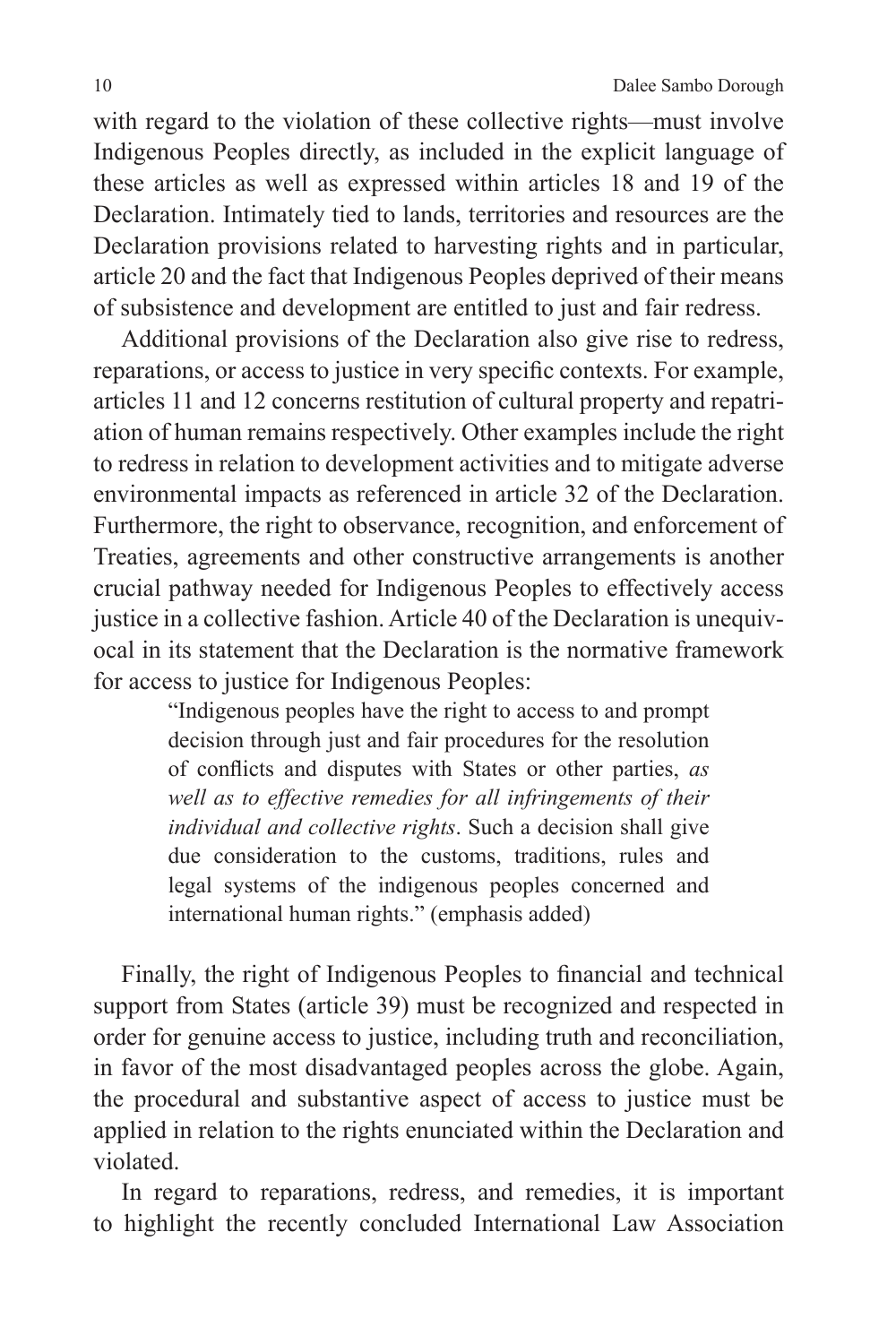Expert Commentary on the Declaration<sup>15</sup> as it makes a number of comprehensive and crucial linkages that assist in understanding the concept of access to justice and what Indigenous Peoples would regard as the content of justice. For example, the Committee made the distinction between Western notions of redress and reparations attaching to individuals in contrast to the collective dimension of Indigenous Peoples' human rights. The Committee also highlighted the fact that "compensation" should not be merely regarded as monetary—remedies, within the Indigenous context (and affirmed by the Declaration), should include material as well as non-material elements. The report states "*non-material reparations* have a special significance, on account of the fact that, in many instances, human rights breaches lead not only their members to feel physical and psychological pain at the individual level, but also to destroy the spiritual identity and even the socio-political construction of the collectivity—producing harmful consequences that usually perpetuate at the intergenerational level—since the inherent order of the universe surrounding them is affected."<sup>16</sup>

More significantly, the ILA Committee reports confirm that, among other Indigenous human rights, reparations, redress, and remedies are in fact "crystallized in the realm of customary international law." The ILA Committee is right to recognize that the whole of the Declaration cannot be considered as falling within the scope of general principles of international law. However, it is highly significant that the Declaration provisions that seek to provide a pathway to justice by making explicit reference to redress fall under what is regarded as "corresponding to established principles of general international law, therefore implying the existence of equivalent and parallel international obligations to which States are *bound* to comply with."<sup>17</sup>

<sup>15</sup> See International Law Association, Committee on the Rights of Indigenous Peoples Report, The Hague Conference (2010 pp. 39–43, http://www.ila-hq.org/en/ committees/index.cfm/cid/1024

<sup>16</sup> International Law Association, Committee on Rights of Indigenous Peoples Report, Hague Conference (2010) p. 40.

<sup>17</sup> See International Law Association, Committee on Rights of Indigenous Peoples Report, Sofia Conference (2012) pp. 43–52, http://www.ila-hq.org/en/ committees/index.cfm/cid/1024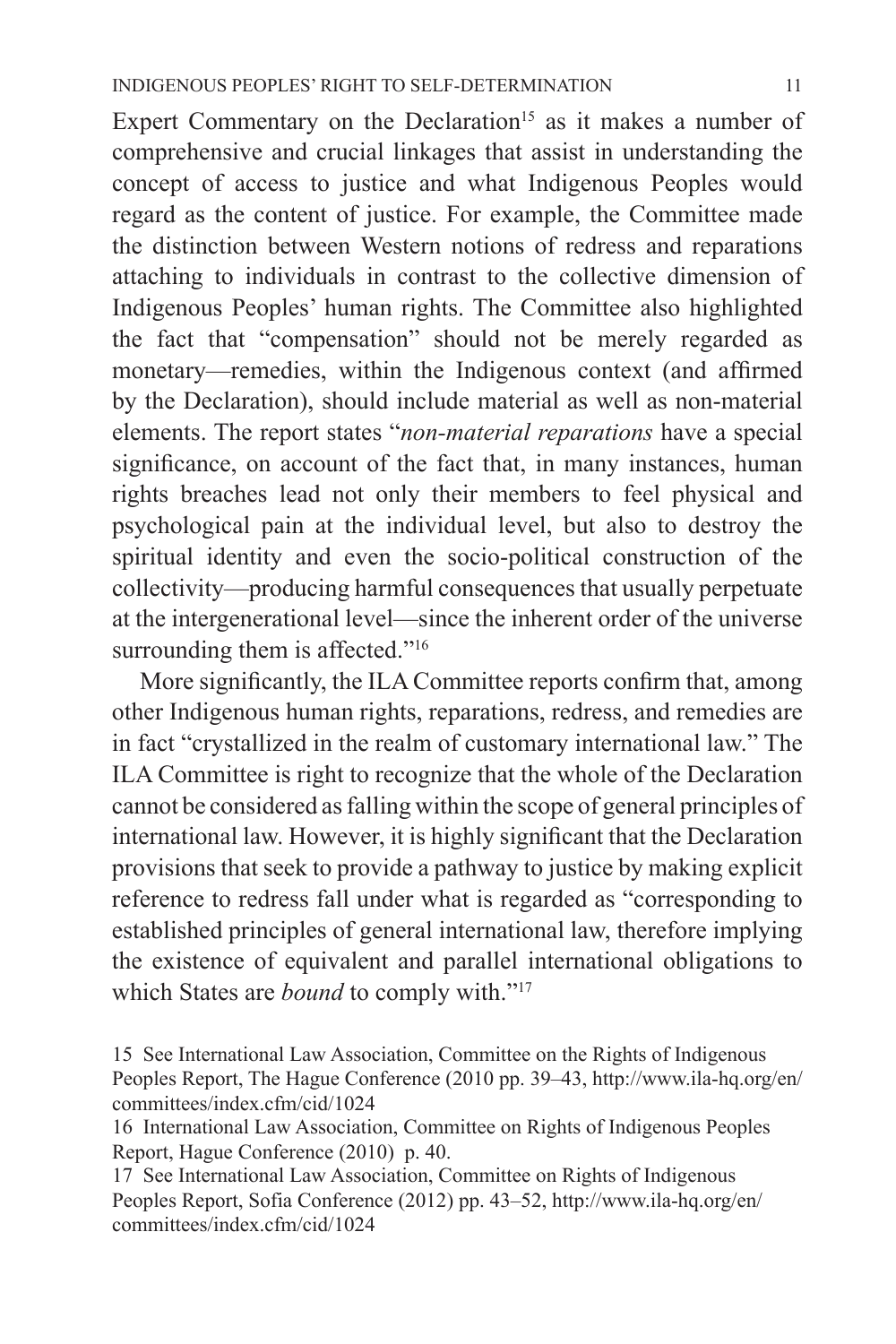#### **Status of Indigenous Peoples**

Now that I have turned the Declaration into the Indigenous Peoples' Access to Justice Declaration, I want to briefly comment on the legal personality of Indigenous Peoples. I hesitate to do so because it would not be prudent to open the door to this question for those that are unfriendly toward us and our desires, aspirations, and more importantly, our fundamental human rights. However, I want to make only two points.

First of all, the Declaration has affirmed that we are "peoples" despite the efforts of some States to deny this fact and those who went even further in their attempts to deny the equal application of the right of self-determination to us or more accurately to those States who tried to place a wedge between us and all other peoples through racially discriminatory and intellectually dishonest means.18

18 The following examples demonstrate how Canada and the U.S. misleadingly sought to deny Indigenous Peoples the right to self-determination at the ILO – and therefore also undermine access to justice as "peoples". See International Labour Office, Partial Revision of the Indigenous and Tribal Populations Convention, 1957 (No. 107), Report IV (2A), ILO,  $76<sup>th</sup> Sess.$ , (1989), position of government of Canada:

"… self-determination under international law can imply the *absolute* right to determine political, economic and social [and] cultural programmes and structures without *any involvement whatsoever* from States. Consequently, any use of the term "peoples" would be unacceptable without a qualifying clause which would indicate clearly that the right of self-determination is not implied or conferred by its use." [emphasis in original]

And the position of the government of the United States:

"Adoption of the term "peoples" could be used to argue for an interpretation of international law to include an *absolute* right of indigenous groups not only to self-determination in the political sense of separation from the State but also to absolute independence in determining economic, social and cultural programmes and structures, which would also be unacceptable to many States.

"ILO Convention 169, article 1(3), which provides: "The use of the term *peoples*  in this Convention shall not be construed as having any implications as regards the rights which may attach to the term under international law." Though this provision alone does not affirm that Indigenous Peoples are "peoples" in international law, the use of the term in the context of a Convention correctly acknowledges the status and rights of Indigenous peoples as "peoples."

Further, see International Labour Organization, *Report of the Committee on Convention No. 107*, International Labour Conference, Provisional Record, 76<sup>th</sup> Session, Geneva, 1989, No. 25, para. 42: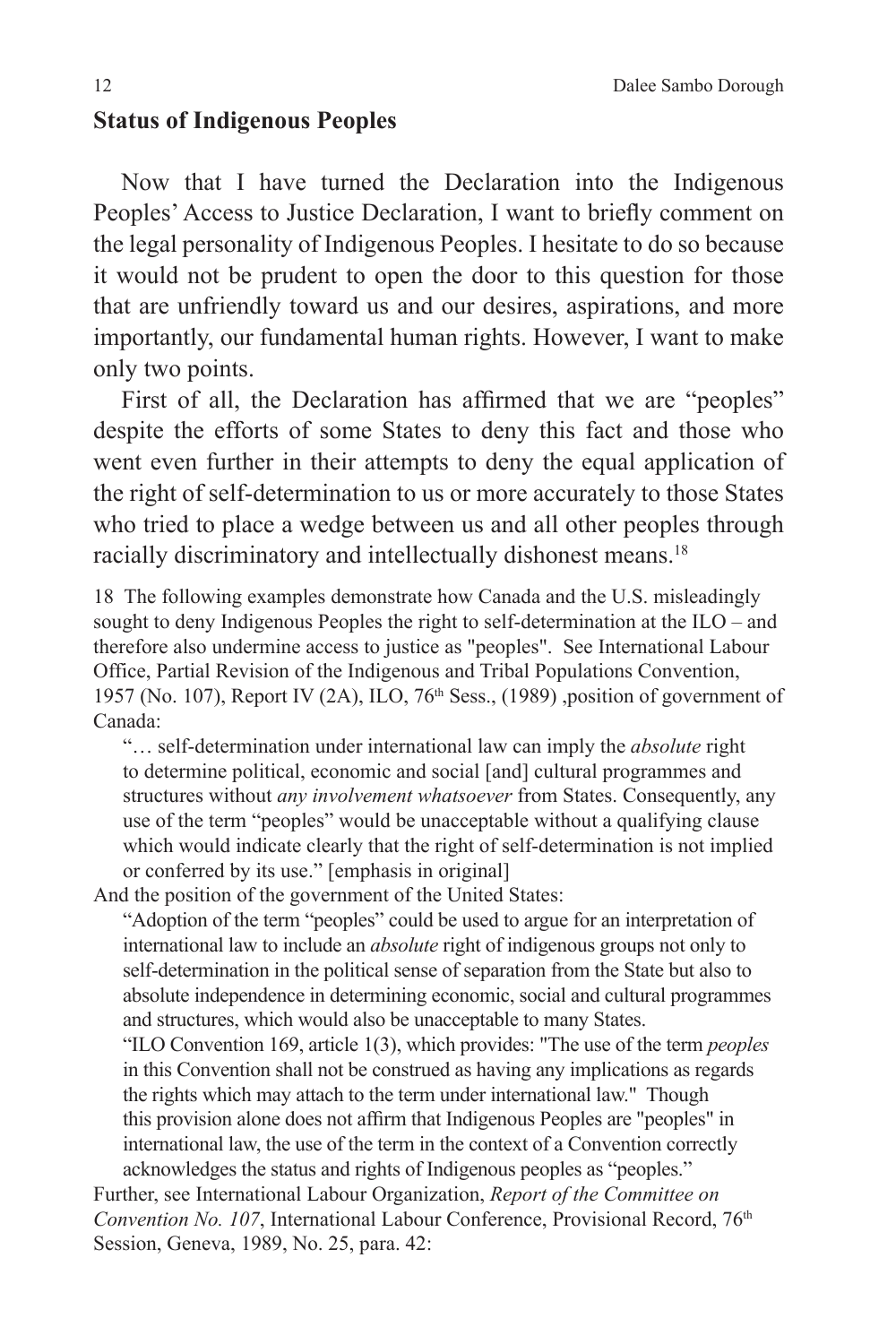To be clear, preambular paragraph 2 and article 2 of the Declaration expressly affirm that Indigenous Peoples are free and equal to all other peoples. Furthermore, ILO Convention 169 expressly uses the term Indigenous "peoples." The UN has now resolved the issue that Indigenous Peoples are "peoples." Therefore, ILO Convention 169 must now be read together with the UN Declaration, as confirmed by the ILO and others. Through these specific provisions (and all other provisions of the Declaration), the group or collective human rights of Indigenous Peoples are affirmed and as such, our legal personality as peoples is affirmed. We are rights' holders as groups and we are also holders of responsibilities (or duties) as such. The sources of our legal personality, possessing rights and duties (or responsibilities) and increasingly, our capacity to bring claims concerning such rights have been recognized by the UN human rights regime and regional intergovernmental human rights regimes such as the OAS and African Union. In addition, nation-States have recognized the legal personality of Indigenous Peoples as peoples through their constitutions, national legislation, agreements, Treaties, policy, and other instruments.

Recognizing the important linkage between "peoples" and the right to self-determination within international human rights law, increasingly scholars and State government representatives have moved away from a purely State-centered conception of the term "peoples." In this regard, Indigenous Peoples have affirmed and repeatedly asserted that we are the "self" or the subjects, as peoples, The Chairman considered that the text was distancing itself to a certain extent from a subject which was *outside the competence of the ILO*. In his opinion*, no position for or against self-determination* was or could be expressed in the Convention, *nor could any restrictions be expressed in the context of international law*. [emphasis added]

See further, UN-Indigenous Peoples' Partnership (UNIPP), "For democratic governance, human rights and equality", Multi-Donor Trust Fund, Terms of Reference ILO, OHCHR, UNDP, Framework Document, (Geneva: UNIPP, 2010) p. 4:

With the adoption of the UN Declaration, the international normative framework regulating the protection of the rights of indigenous peoples has been firmly strengthened. The ILO Convention No. 169 on the rights of indigenous and tribal peoples, adopted by the ILO in 1989, is fully compatible with the UN Declaration on the Rights of Indigenous Peoples and *the two instruments are mutually reinforcing*. The two instruments provide the solid framework for promoting indigenous peoples' rights and addressing the existing implementation gaps at all levels. [emphasis added]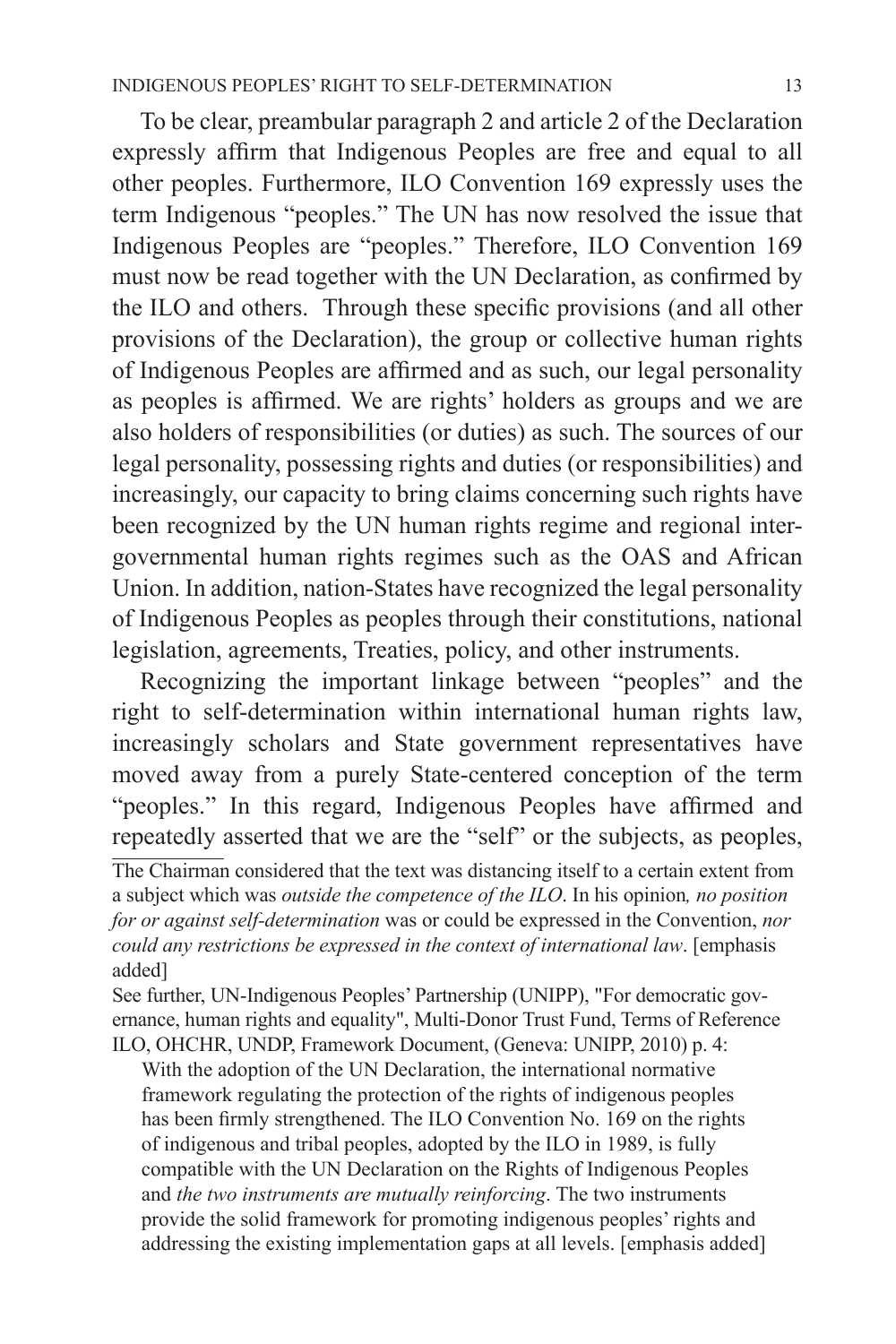who are free to determine our political status and pursue our economic, social and cultural development. Clearly, we are diverse and are all at varying stages of capacity and readiness to engage in local, regional, national, and international political and legal enterprises to increase and improve access to justice. Just as the Navajo Nation and others at the UN have argued for recognition of their status as Nations and as Indigenous governments, in the North, I have argued that the Inuit not only have a right to status as direct participants in entities such as the Arctic Council, but moreover, a responsibility in the context of good governance. In this way, our legal personality as peoples, Nations, communities, and tribes should not hinder our actions to reverse the historical injustices and to begin creating and re-defining the ways to achieve real justice, truth and reconciliation.

With the adoption of the Declaration, as the normative framework for the protection and promotion of our fundamental human rights, the international community and even treaty bodies have taken note of these crucial human rights norms. The treaty bodies have begun to interpret their respective instruments against the backdrop of the Declaration, taking into consideration the distinct cultural context of Indigenous Peoples when faced with issues and communications that directly impact us. Let us hope that these interpretations begin to take on an even stronger hold within the various regional treaty bodies as well, including the Inter-American system, the African Union, the European Court, and others. I find this to be an extraordinary, positive development, not to mention the number of mechanisms and UN activities concerning Indigenous Peoples now, in contrast to thirty years ago.

## **Future Adjustments**

My second point is that future adjustment in these various regimes is needed to fully accommodate our distinct cultural context and our human rights. This may take the form of a Convention on the Rights of Indigenous Peoples but I won't hold my breath for that political enterprise to be realized. However, as a legally binding instrument accompanied by a robust treaty body, we would have a new and different pathway or access to justice at the international level. If such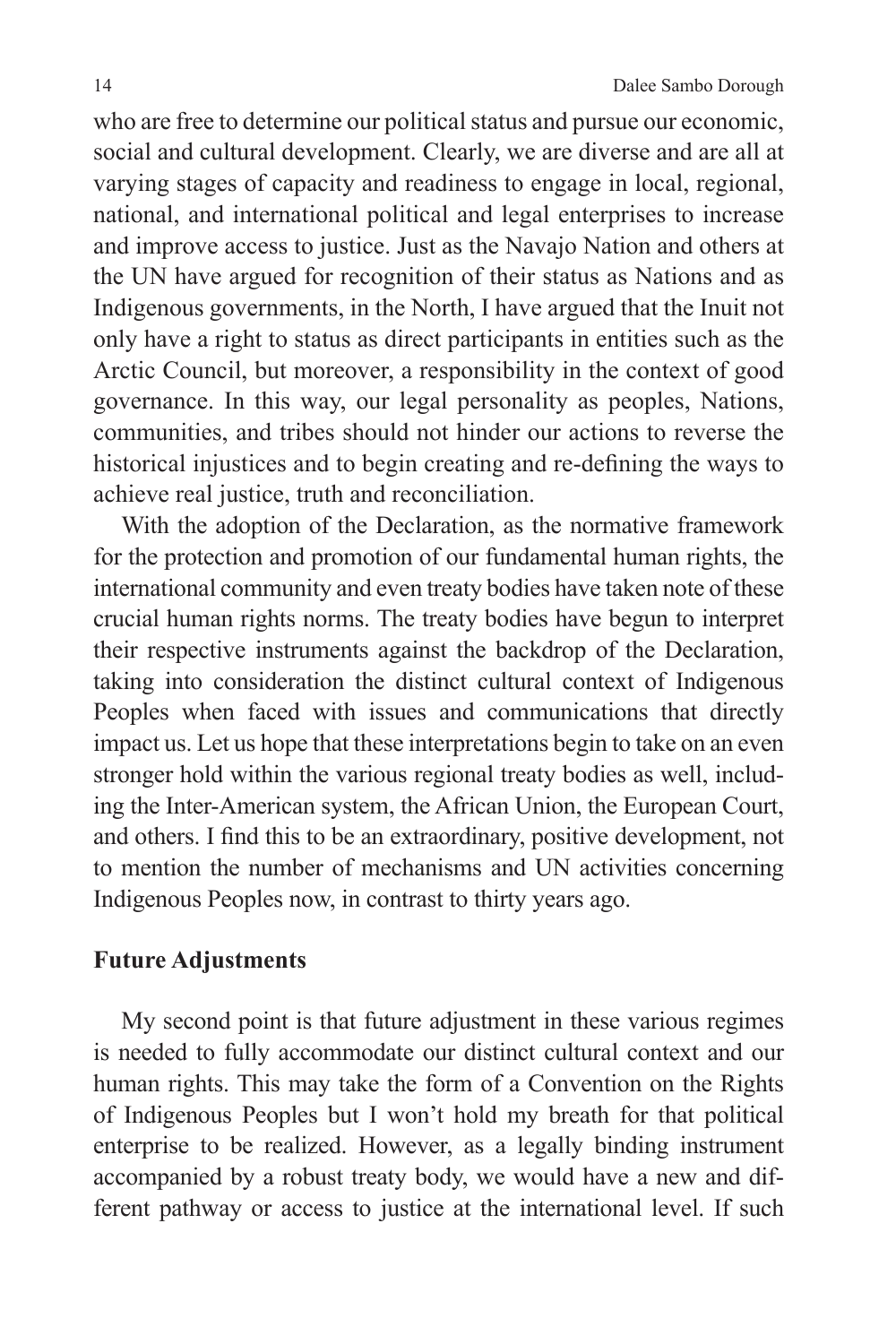a development is realized in my lifetime, I would predict that such a treaty body would be overwhelmed for decades solely on the basis of the injustices that I've seen in my lifetime. Unfortunately, in my assessment, the few nation-State ratifications of ILO Convention 169 reflects a lack of political will and unfounded fear about the genuine respect for and recognition of Indigenous human rights and real "partnership" with Indigenous Peoples, which the Declaration represents.

In the meantime, adjustments that might be explored are options such as a voluntary "optional protocol" to the Declaration that would allow States and Indigenous Peoples to come to the table to resolve Indigenous demands for justice. We may be able to generate real political will through a number of States that may be willing to challenge other UN members at the forthcoming World Conference on Indigenous Peoples in 2014 to initiate a serious, comprehensive program to genuinely and fully implement the provisions of the Declaration both domestically and internationally.

At the same time, I take the long view, and I do believe that there are important, substantive measures taking hold but only in limited quarters. I don't know how we can replicate them elsewhere, for example, in the Russian Federation. Sustained international pressure, awareness, and dialogue are but a few measures that those of us working at the international level can undertake. However, we must all challenge ourselves on this point. Regarding the extraordinary developments achieved to date, we should not forget the text of the ILO Convention 169 and its potential force within those States, which have ratified the Convention and been founded on the lands and territories of Indigenous Peoples. More must be done to invigorate the ILO recourse mechanism essential to this legally binding instrument not to mention a vital campaign to increase ratifications.

#### **Alaska Natives and access to justice**

I want to conclude with a few more words about Alaska that relate to problems with access to justice and also articles 13(2) and 34 of the Declaration. As one might imagine there are huge problems facing Alaska Native people and their access to justice, both procedurally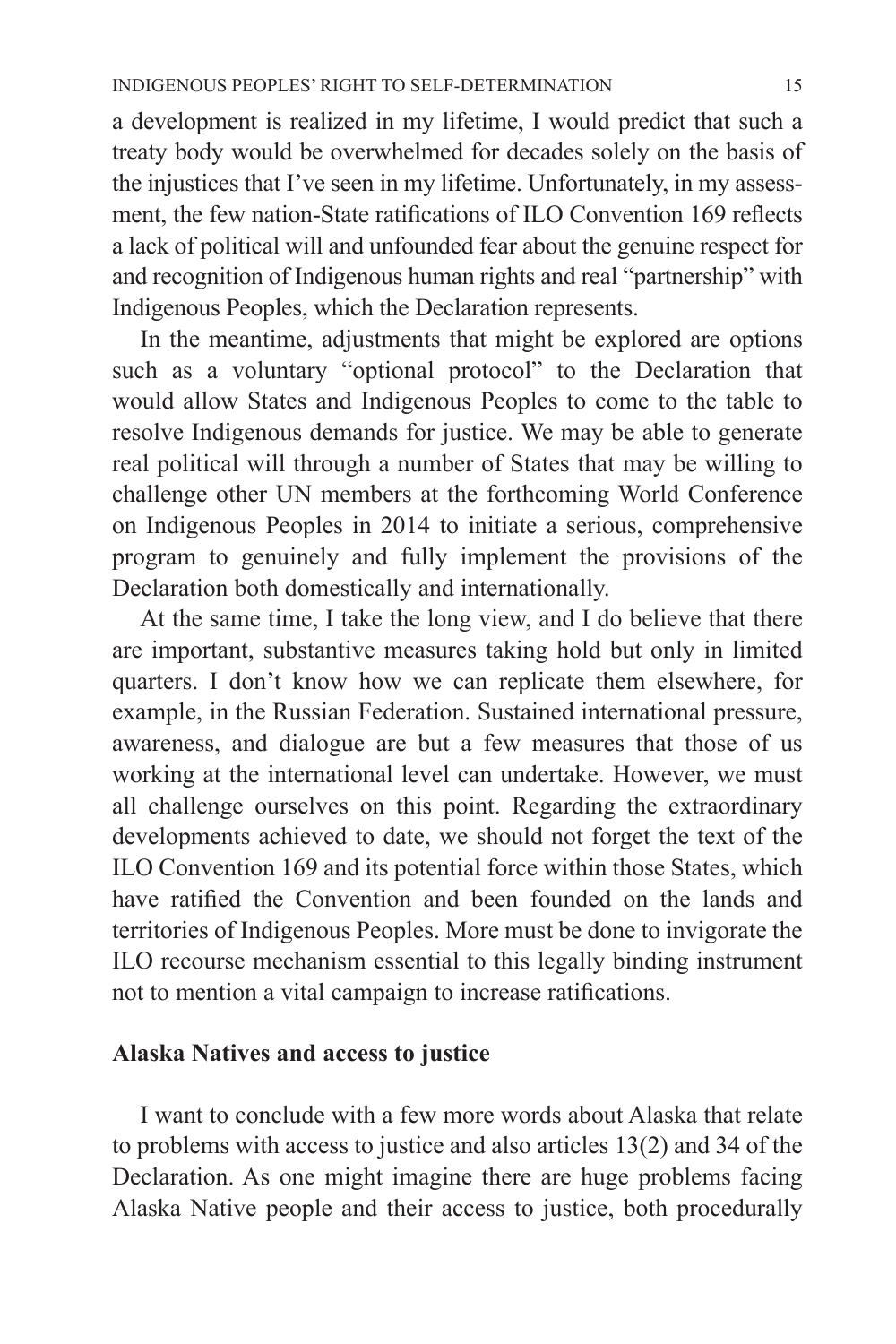and substantively. The statistics are in all likelihood the same as those in Australia, New Zealand, Guatemala, Canada, and elsewhere in regard to incarceration rates, etc. In 1979, I worked as a paralegal with the Alaska Judicial Council on a Racial Disparity in Sentencing Study, which confirmed that though we made up only 15% of the total State population, Alaska Native women made up 43% of the prison inmate population and Alaska Native men made up 52%. Despite the list of substantive recommendations made 34 years ago, the system has not changed. However, on February 13, 2013, Alaska Supreme Court Justice, Dana Fabe, offered some hope in her State of the Judiciary report to the State Legislature. Her statement included recommendations concerning the important role of tribal courts throughout rural Alaska, sentencing in villages, circle sentencing, which engages the whole community, and other good reforms.

Justice Fabe invoked the words of Judge Nora Guinn of Bethel, a Yup'ik woman who in 1968 became our State's first Alaska Native judge, took a similar approach to rural justice. She said:

> "Over the years I tried to include people—involve people in all of my court activities….I started what we call an advisory sentencing court….I'd have them sit and after the people came up and pled guilty….we would send them out and we'd sit and talk about it. And I'd say now what would you advise?…I stress this person is from your village. He's your relative. He's your friend. If you aren't going to help him, nobody else is going to really try to help him because we don't know how to help him."19

Further, Justice Fabe stated:

"Tribal courts bring not only local knowledge, cultural sensitivity, and expertise to the table, but also valuable resources, experience, and a high level of local trust. They exist in at least half the villages of our state and stand ready, willing, and able to take part in local justice delivery. Just as the three branches of state government must work together closely to ensure effective delivery of justice throughout

19 Chief Justice Dana Fabe, The State of the Judiciary: A message by Chief Justice Dana Fabe to the First Session of the Twenty-Eight Alaska Legislature February 13 2013 (2013) p. 9.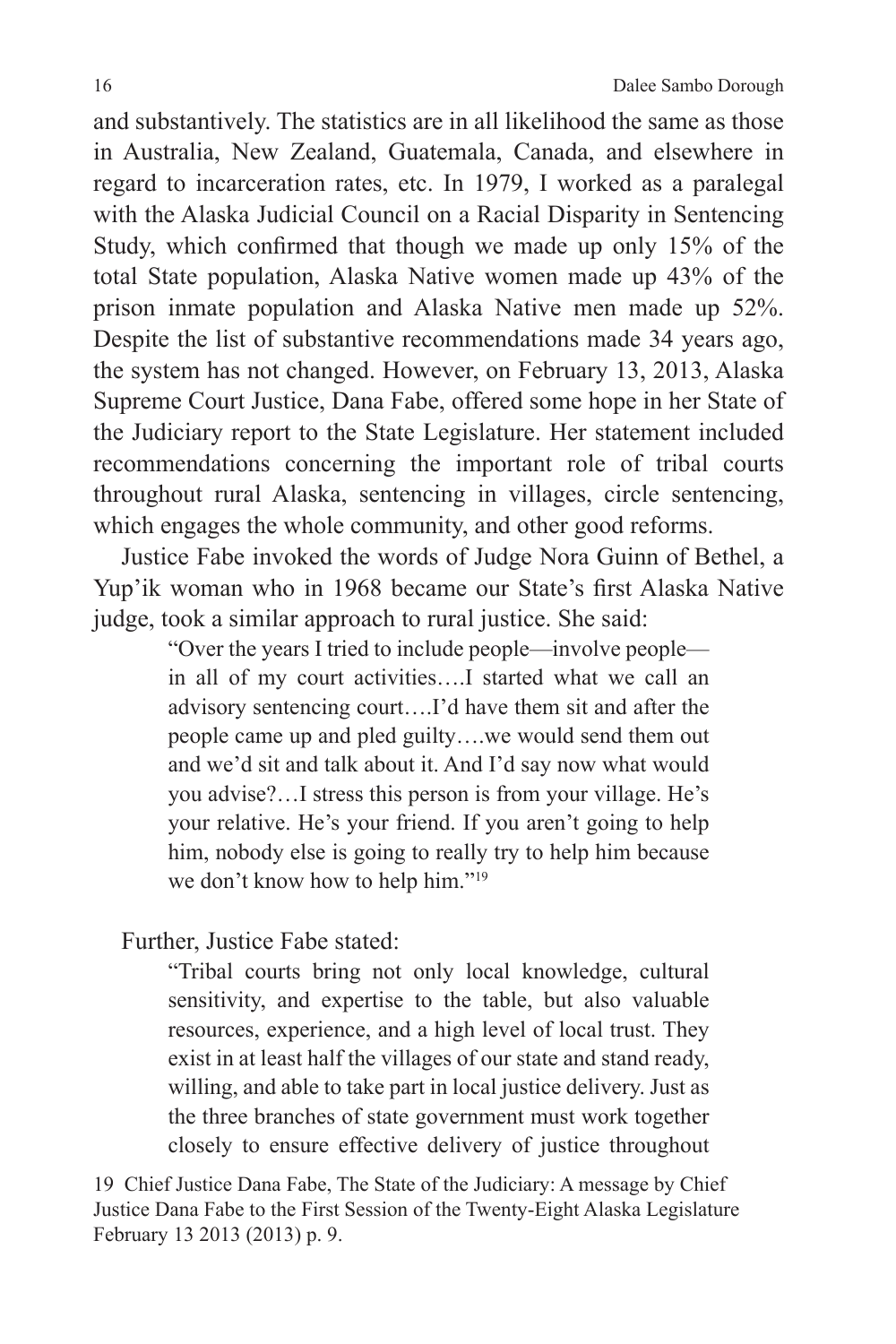the state court system, state and tribal courts must work together closely to ensure a system of rural justice delivery that responds to the needs of every village in a manner that is timely, effective, and fair."20

There are approximately 90 tribal courts in Alaska and a growing number of Tribal court judges, practitioners, and advocates. Curiously, it is through the Tribal courts that we are seeing the most significant expressions of Indigenous self-determination in Alaska, from the Bristol Bay Native Association Tribal Court Enhancement Program to the Sitka Tribe of Alaska to community of Bethel and their Child Welfare Code. Certainly, problems remain and the State of Alaska remains hostile to these developments. However, the desire of Justice Fabe to create real reform offers some hope to the difficult issue of the need for fairness and equality in our access to justice in the North and elsewhere.

#### **Indian Law and Order Commission**

"Every woman you've met today has been raped. All of us. I know they won't believe that in the lower 48, and the State will deny it, but it's true. We all know each other and we live here. We know what's happened. Please tell Congress and President Obama before it's too late."21

More recently, the bipartisan Indian Law and Order Commission<sup>22</sup> issued a scathing review and critique of the persistent forms of discriminatory treatment of Alaska Native Tribal governments in

Commission Site Visit to Galena, AK, (18 October 2012).

22 Indian Law and Order Commission is an independent national advisory commission created in July 2010 when the Tribal Law and Order Act P.L. 111- 211 (29 July 2010) was passed and extended in 2013 by the Violence Against Women Act Reauthorization, P.L. 113-4 (22 January 2013). President Obama and majority and minority members of Congress appointed the nine Commissioners, all of whom have served as volunteers. See: Indian Law & Order Commission, A Roadmap for Making Native America Safer: Report to the President & Congress of the United States, (Indian Law & Order Commission, 2013).

<sup>20</sup> *Ibid* at p. 13.

<sup>21</sup> Tribal citizen (name withheld), Statement at Indian Law and Order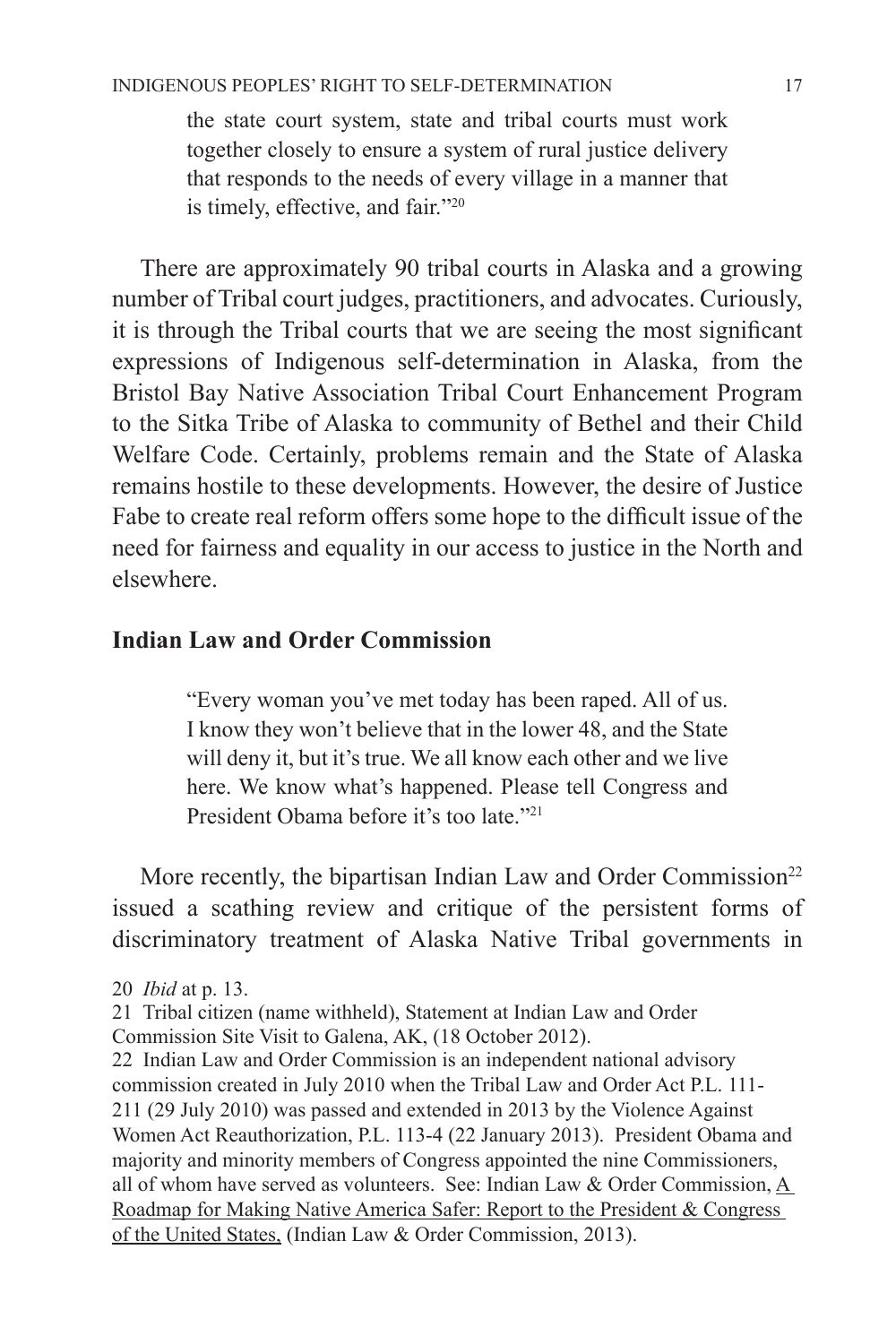their efforts to provide access to justice for their respective members. According to the Commission members the "problems in Alaska are so severe and the number of Alaska Native communities affected so large, that continuing to exempt the State from national policy change is wrong…The public safety issues in Alaska—the law and policy at the root of those problems—beg to be addressed…Given that domestic violence and sexual assault may be a more severe public safety problem in Alaska Native communities than in any other Tribal communities in the United States, this provision adds insult to injury. In the view of the Commission, it is unconscionable."23

The Commission went on to conclude that "[t]he strongly centralized law enforcement and justice systems of the State of Alaska are of critical concern to the Indian Law and Order Commission. They do not serve local and Native communities adequately, if at all. The Commission believes that devolving authority to Alaska Native communities is essential for addressing local crime. Their governments are best positioned to effectively arrest, prosecute, and punish, and they should have the authority to do so—or to work out voluntary agreements with each other, and with local governments and the State on mutually beneficial terms."<sup>24</sup>

Ultimately, what the Commission has identified is a matter of the full and effective exercise of the right to self-determination by Indigenous Peoples of Alaska through their Tribal governments. To date, the persistent denial of the right to self-determination ensures that "State government authority is privileged over all other possibilities: the State has asserted exclusive criminal jurisdiction over all lands once controlled by Tribes"<sup>25</sup> and has effectively curtailed one of the most visible, dynamic forms of the collective right to self-determination and self-government within Indigenous communities: to safeguard their individual members and their fundamental human rights.

For Indigenous Peoples and governments, there should be no question about the linkage between the exercise of our right to

23 Indian Law and Order Commission, A Roadmap for Making Native America Safer: Chapter 2 Reforming Justice for Alaska Natives: The Time is Now, (2012) p. 55. 24 *Ibid* at p. 55.